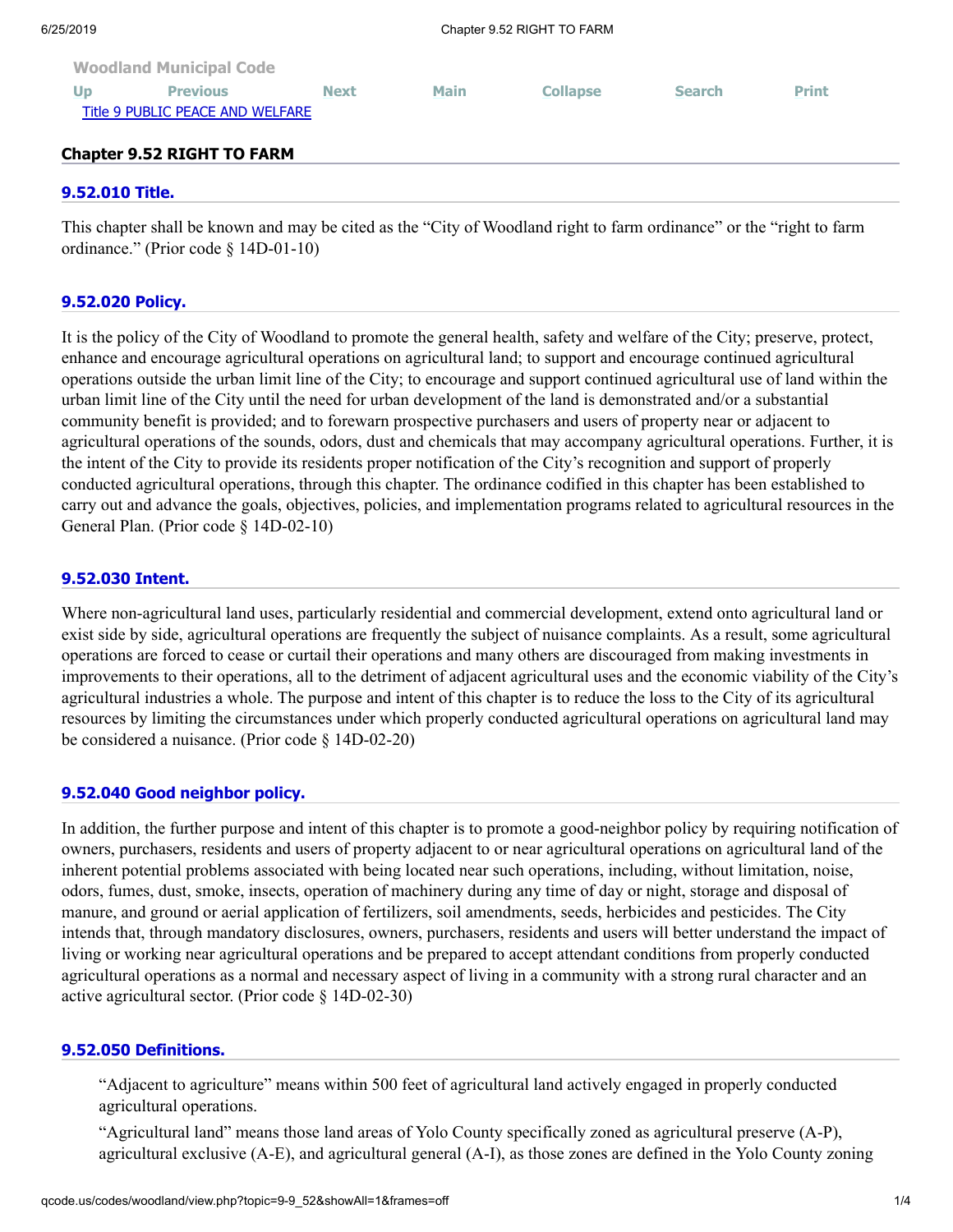#### 6/25/2019 Chapter 9.52 RIGHT TO FARM

ordinances, and those land areas of the City specifically zoned as agricultural (A-1), planned development or any other zoned land as defined by the this code where the land use on the land within the City limits is agricultural.

"Agricultural operations" means any agricultural activity, operation or facility including, but not limited to, the cultivation and tillage of the soil, the production, irrigation, frost protection, cultivation, growing, harvesting and processing of any commercial agricultural commodity, and any practices performed by a farmer or on a farm as incidental to or in conjunction with such operations, including the legal application of pesticides and fertilizers, use of farm equipment, storage or preparation for market, delivery to storage or to market, or to carriers for transportation to market.

Agricultural operations shall include agricultural processing facilities and operations which are defined as agricultural processing activities, operations, facilities or appurtenances thereof including, but not limited to, the canning or freezing of agricultural products, the processing of dairy products, the production and bottling of beer and wine, the processing of meat and egg products, the drying of fruits and grains, the packing and cooling of fruits and vegetables, and the storage or warehousing of any agricultural products, and includes processing for wholesale or retail markets of agricultural products.

"Properly conducted agricultural operations" means agricultural operations on agricultural land that are in conformance with existing laws and regulations and proper and accepted customs and standards.

"Property" means any real property located within the City limits.

"Transfer" means the sale, lease, trade, exchange, rental agreement or gift.

"Transferee" means any buyer or tenant of property. (Prior code §§ 14D-03-10—14D-03-70)

## **[9.52.060 Deed restriction.](http://qcode.us/codes/woodland/view.php?topic=9-9_52-9_52_060&frames=off)**

A. Condition of Approval. As a condition of approval of a discretionary development approval, including, but not limited to, tentative subdivision and parcel maps, use permits and rezoning, prezoning, and planned developments, relating to property located within 500 feet of agricultural land or agricultural operations, every transferor of such property shall insert the deed restriction recited below in the deed transferring any right, title or interest in the property to the transferee:

## **RIGHT TO FARM DEED RESTRICTION**

The City of Woodland and Yolo County allow operation of properly conducted agricultural operations within the City and the County. You are hereby notified that the property you are purchasing is located within 500 feet of agricultural land or agricultural operations You may be subject to inconvenience or discomfort from lawful agricultural or agricultural processing facilities operations. Discomfort and inconvenience may include, but are not limited to, noise, odors, fumes, dust, smoke, burning, vibrations, insects, rodents and/or the operation of machinery (including aircraft) during any 24-hour period. Agricultural operations shall not be considered a nuisance unless such operations are deemed to be a nuisance under California [Civil Code](http://qcode.us/codes/othercode.php?state=ca&code=civ) Sections 3482.5 and 3482.6. Agricultural operations shall comply with all applicable local, State and Federal laws and regulations.

One or more of the inconveniences described may occur as a result of agricultural operations which are in compliance with existing laws and regulations and accepted customs and standards. If you live near an agricultural area, you should be prepared to accept such inconveniences or discomfort as a normal and necessary aspect of living in an area with a strong rural character and an active agricultural sector.

Lawful ground rig or aerial application of pesticides, herbicides and fertilizers occur in farming operations. Should you be concerned about spraying, you may contact the Yolo County Agricultural Commissioner.

The City of Woodland Right to Farm Ordinance does not exempt farmers, agricultural processors or others from compliance with law. Should a farmer, agricultural processor or other person not comply with appropriate state, Federal or local laws, legal recourse is possible by, among other ways, contacting the appropriate agency.

If you allege that an agricultural operation has interfered with your private property or personal well being or is otherwise considered a nuisance, you must notify the property owner and offer to resolve the dispute through the City's grievance procedure, other mediation, and/or arbitration prior to the filing of any court action.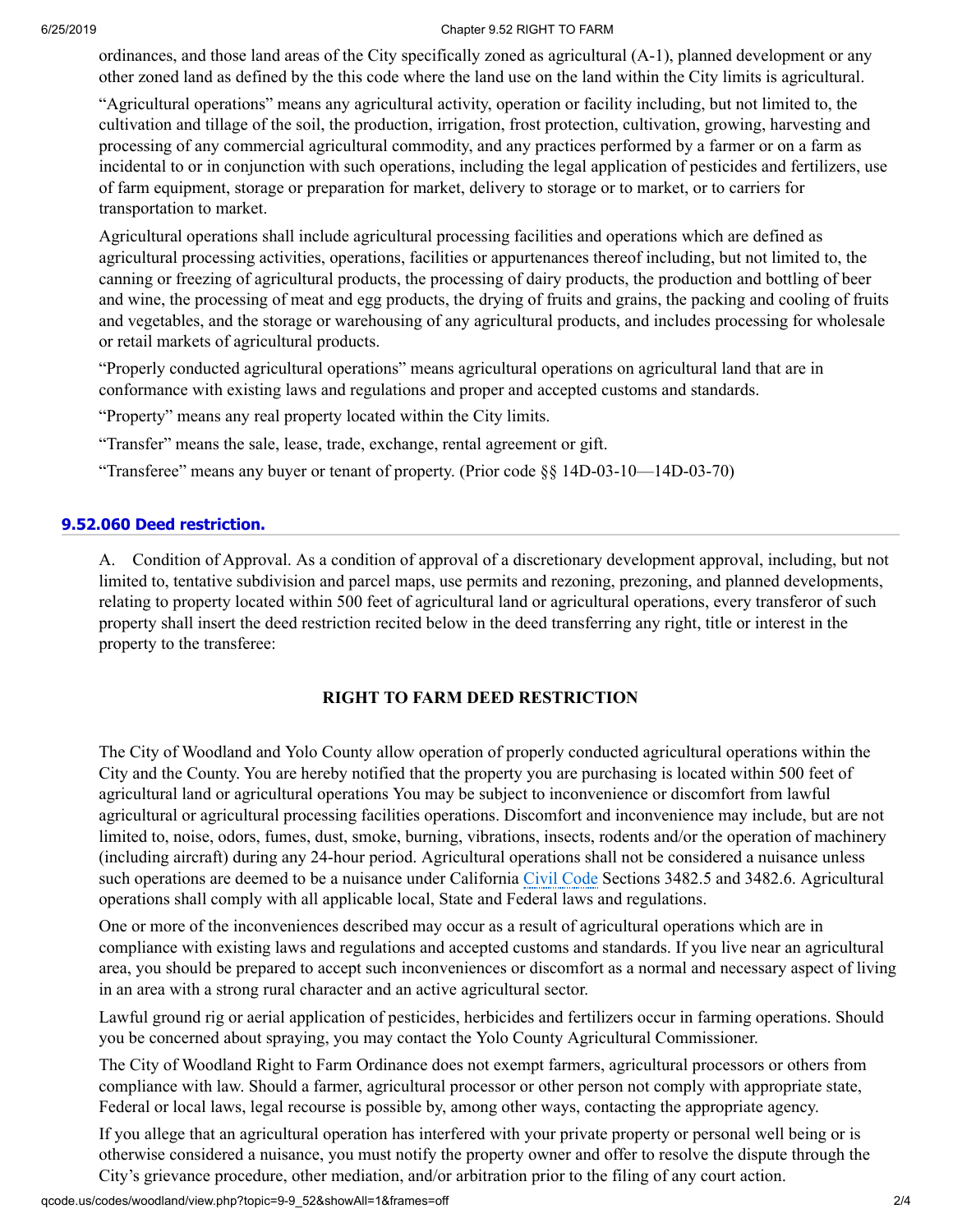The City has established a grievance procedure to assist in the resolution of disputes which may arise involving residents of the City regarding agricultural operations.

This Right to Farm Deed Restriction shall be included in all subsequent deeds and leases for this property until such time as the property is not located within 500 feet of agricultural land or agricultural operations as defined by this ordinance.

B. Applicability. This section shall not apply to the approval of discretionary development approvals within the Spring Lake specific plan area, as a separate deed restriction negotiated in an executed settlement agreement, applies within that area. (Prior code §§ 14D-04-10, 14D-4-20)

# **[9.52.070 Properly conducted agricultural operations not a nuisance.](http://qcode.us/codes/woodland/view.php?topic=9-9_52-9_52_070&frames=off)**

A. Application. Agricultural operations conducted or maintained on agricultural land in a manner consistent with proper and accepted customs and standards, as established and followed by similar agricultural operations in the area, shall not be or become a nuisance for purposes of this code or City regulations if it was not a nuisance when it began, provided that such operation complies with the requirements of all applicable Federal, State and County statutes, ordinances, rules, regulations, approvals and permits. The provisions of this section shall not apply where a nuisance results from the negligent or improper management or operation of an agricultural operation.

B. Dispute Resolution. Notwithstanding any other provision of this chapter, no action shall be maintained under this chapter alleging that an agricultural or agricultural processing operation has interfered with private property or personal well-being or is otherwise considered a nuisance unless the plaintiff has sought to obtain a decision pursuant to the agricultural grievance procedure provided in Section [9.52.080,](http://qcode.us/codes/woodland/view.php?cite=section_9.52.080&confidence=6) Resolution of disputes, or a decision has been sought but no decision is rendered within the time limits provided in said section. This subsection shall not prevent any party or person from proceeding or bringing a legal action under the provisions of other applicable laws without first resorting to this grievance procedure. (Prior code §§ 14D-05-10, 14D-05-20)

## **[9.52.080 Resolution of disputes.](http://qcode.us/codes/woodland/view.php?topic=9-9_52-9_52_080&frames=off)**

A. Procedure. The City hereby establishes the following grievance procedure to settle disputes or controversy that should arise regarding any inconveniences or discomfort occasioned by agricultural operations which cannot be settled by direct negotiation of the parties involved. Either party shall submit the controversy to the Planning Commission as set forth below or to community mediation services or other arbitration, if agreed to by the parties, in an attempt to resolve the matter prior to the filing of any court action.

B. Planning Commission. Any controversy between the parties involving farmland within the City limits shall be submitted to the Community Development Department for hearing by the Planning Commission within 90 days of the later of the date of the occurrence of the particular activity giving rise to the controversy or the date a party became aware of the occurrence. Controversies involving farmland outside of the City limits, within the unincorporated area of the County shall be addressed through the County's right to farm ordinance and grievance procedures.

C. Effectiveness. The effectiveness of the Planning Commission for resolution of disputes is dependent upon full discussion and complete presentation of all pertinent facts concerning the dispute in order to eliminate any misunderstandings. The parties are encouraged to cooperate in the exchange of pertinent information concerning the controversy and are encouraged to seek a written statement from the Yolo County Agricultural Commissioner as to whether the activity under dispute is consistent with adopted laws and regulations and accepted customs and standards in the area.

D. Hearing. The controversy shall be heard by the Planning Commission within 35 days of receipt of the written request of one of the parties. At the time of the hearing both parties shall have an opportunity to present what each considers to be pertinent facts. The item shall be decided upon by the Planning Commission in a timely manner. Decisions of the Planning Commission may be appealed to the Council pursuant to Section [17.132.060](http://qcode.us/codes/woodland/view.php?cite=section_17.132.060&confidence=8) of this code.

E. Costs. Actual costs associated with this grievance process shall be borne by the participants. The City Council may, by resolution, prescribe fees to recover those costs. (Prior code §§ 14D-06-10—14D-06-50)